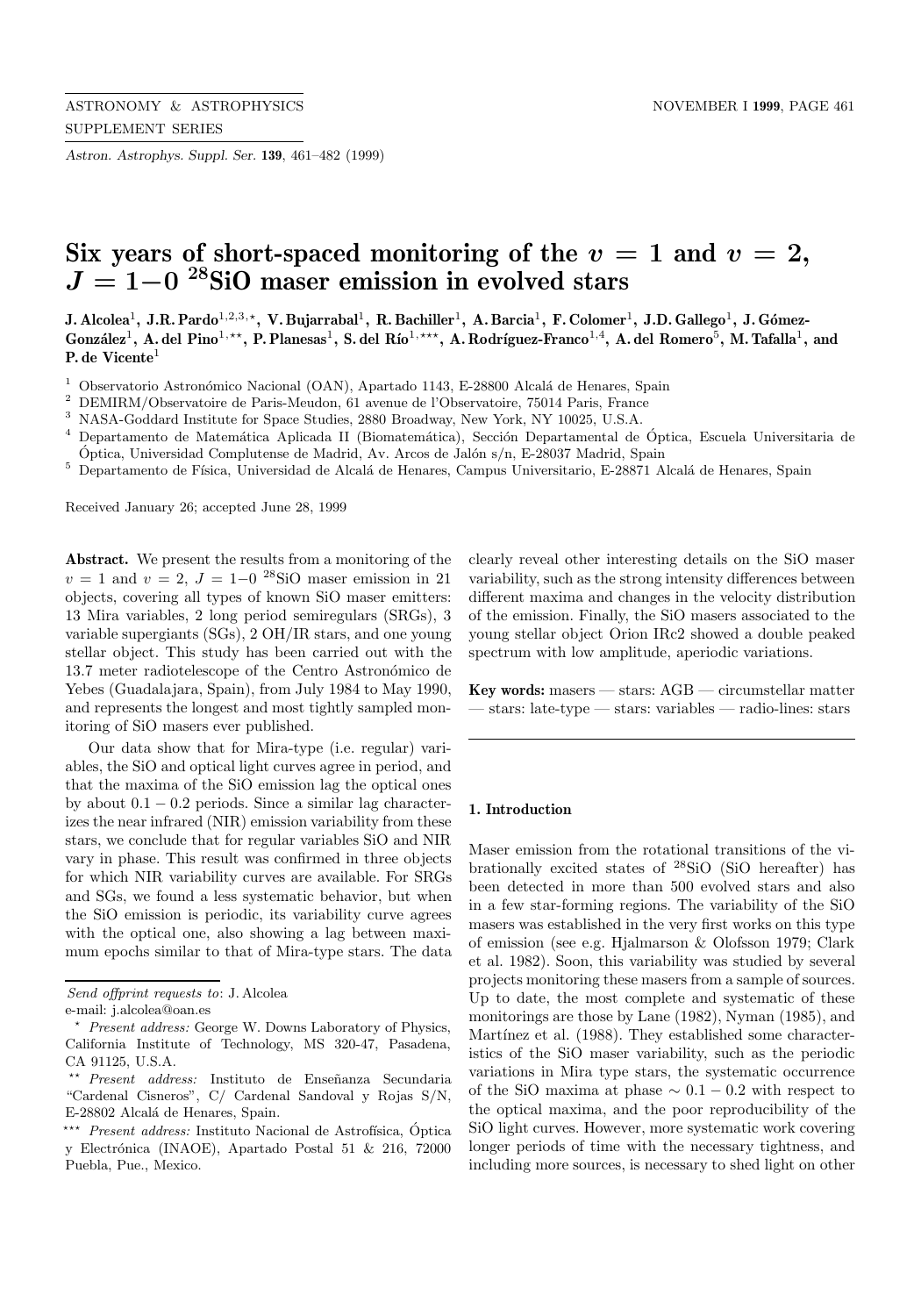questions about this variability; in particular, on the correlation between the SiO and near infrared (NIR) light curves, the variation pattern of the SiO maser profiles, and the eventual presence of longer secondary periods.

In July 1984, a long-term short-spaced monitoring of well known SiO maser sources was started at the 13.7 meter radiotelescope of the Centro Astronómico de Yebes (CAY) of the Spanish National Astronomical Observatory (OAN). Two SiO maser lines have been observed, the  $J = 1-0$  rotational transitions of the  $v = 1$ and  $v = 2$  vibrationally excited states, whose respective rest frequencies are 43 122.024 and 42 820.432 MHz. At the beginning of the project, 14 sources were observed every about three weeks, but only in the  $v = 1$  line. One year later, we started monitoring also 10 of these sources in the  $v = 2$  line. By mid 1987 two additional sources were included, all 16 sources being observed in the two transitions since then. Finally, in January 1989 five more sources were added to the list, for a total of 21 sources. The selected sources cover all types of SiO maser emitters known to date. In Table 1, we list the objects included in our monitoring and some of their characteristics, namely the type of source, the spectral type, and the period and amplitude of the optical light curve  $(\Delta m_v)$ , taken from the 4th edition of the General Catalogue of Variable Stars (Kholopov et al. 1985). The starting dates for the  $v = 1$ and  $v = 2$  observations, number of spectra presented in this paper, mean time-interval of the sampling, and other characteristics of the monitoring performed for each object are presented in Table 2.

The goals of this work have been to obtain a relatively short-spaced sampling in time (∼ 3 weeks) of the two selected transitions during a period of time covering several stellar cycles for Mira-type variables (5 to 7 in most cases). We succeeded on those requirements during the entire period except for a few breaks of less than 100 days, and a break of 180 days in 1988 due to major works on the 45 GHz receiver of the CAY-13.7 m radiotelescope. Thus, we are able to present a data set rather unique both by its regular time sampling and the long period of time covered. Here we present more than 1800 spectra, to be compared with the less than 300 presented in the monitorings by Lane (1982) and Nyman (1985). Preliminary results of this project, corresponding to the first two and a half years of  $v = 1$  observations, and one and a half years of  $v = 2$  observations, were published by Martínez et al. (1988).

This paper constitutes the general presentation of our SiO data set, that is also compared with the optical and NIR variability curves of the stars when available. In Sect. 2 we describe the main characteristics of the observing system. Section 3 is devoted to a detailed discussion of the observational procedure adopted in order to get a relative calibration of the data as good as possible over the entire project. The general description of the data and how they are presented in this paper can be found in Sect. 4, were the major results are also outlined. Section 5 is devoted to brief descriptions of the results obtained for the individual sources. Finally, the conclusions are summarized in Sect. 6.

#### **2. Observations**

We present observations of SiO maser emission at 7 mm wavelength during the period July 1984 – May 1990, using the 13.7 m radiotelescope of the CAY, located at Yebes, Guadalajara, Spain. We started observing 14 objects in the  $v = 1$  transition in 1984. Ten of those were observed also in  $v = 2$  since mid 1985. In 1987 the program was extended to 16 objects, observed in both  $v = 1$  and  $v = 2$ lines. Finally, after some major works on the receiver in 1988, the program was extended up to 21 objects observed in the  $v = 1$  and  $v = 2$  masers. In principle, the observations were performed every about 3 weeks, each observational run consisting in two consecutive days of observations, the first day for the  $v = 1$  line and the second one for the  $v = 2$  line.

The main characteristics of the CAY-13.7 m radiotelescope, described by Barcia et al. (1985), remained unchanged during the observing period except for those concerning the 45 GHz receiver (and the aperture efficiency of the telescope). At the beginning of the monitoring, the receiver consisted of a Schottky diode balanced mixer and a FET amplifier at room temperature, yielding a single side band (SSB) system noise antenna temperature above the atmosphere  $(T_{\text{a,sys}}^{\star})$  of about 900 K. In May 1987 the performance of the mixer was improved resulting in SSB  $T_{\text{a,sys}}^{\star}$  of  $\sim$  600 K. Finally, in December 1988, the receiver was replaced with a similar one but being cooled down to 20 K with a closed-cycle Helium refrigerator, with typical SSB  $T_{a,\text{sys}}^{\star}$  of  $\sim$  260 K (including the  $\lambda/4$  plate, see point 3 in Sect. 3). All these changes also resulted in different polarization sensitivities of the system (see again point 3 in Sect. 3). The dependence of the antenna efficiency with elevation was tested, modeled and taken into account in the calibration procedure. We note that the telescope is enclosed in a radome, inside which the air is kept in circulation to maintain a uniform temperature. This prevents differential dilatation in the main reflector that could affect the efficiency of the telescope, as well as in the supporting structure which could introduce pointing errors.

The spectrometer used during the whole period was a filterbank of 256 channels 50 kHz wide, providing a spectral resolution of  $0.35~{\rm km \, s^{-1}}$  at 43 GHz, although for the data presented here we have degraded the resolution to 0.7 km s−<sup>1</sup> to increase their signal to noise ratio. Most of the observations were done in frequency switching mode (by switching the IF by 6.4 MHz), which reduces the effective filterbank bandwidth to  $\sim 44 \text{ km s}^{-1}$ . Only for three objects in our sample, VY CMa, VX Sgr, and Orion IRc2,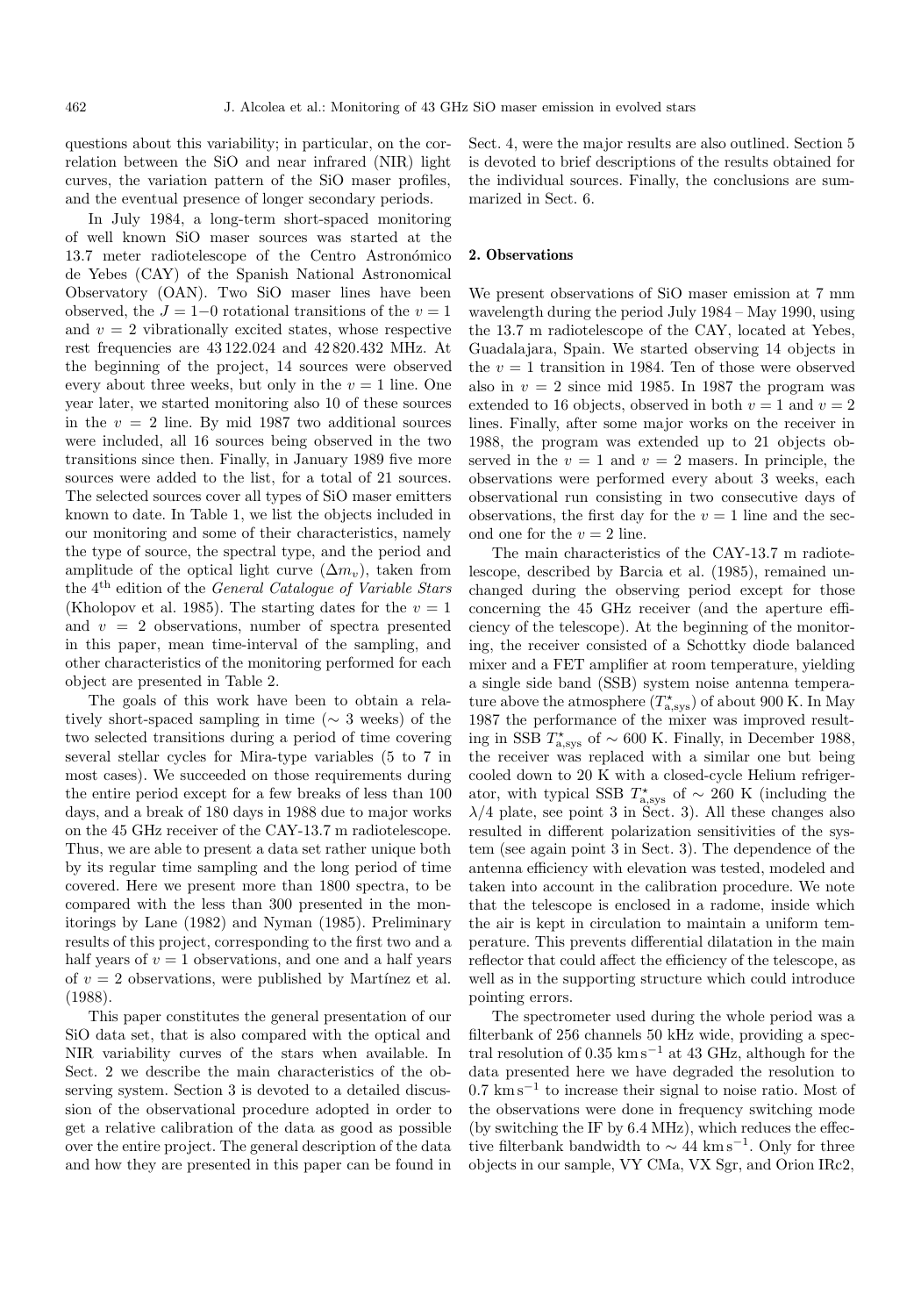**Table 1.** Observed objects: characteristics

|                | name            | spectral type  | Period       | $\Delta m_v$ | comments  |
|----------------|-----------------|----------------|--------------|--------------|-----------|
|                |                 |                | (days)       |              |           |
| Supergiants    |                 |                |              |              |           |
|                | VY CMa          | M5             |              | 3.1          |           |
|                | $\mu$ Cep       | M <sub>2</sub> | 730?         | 1.7          |           |
|                | VX Sgr          | $M4 - M10$     | 732          | 7.5          |           |
| Semiregulars   |                 |                |              |              |           |
|                | GY Aql          | M6–M8          | $204?^{(1)}$ | 6            |           |
|                | RT Vir          | M8             | 155?         | 1.3          |           |
| Mira Variables |                 |                |              |              |           |
|                | R Aqr           | M5–M9          | 387          | 6.6          | Symbiotic |
|                | R Aql           | M5–M9          | 284          | 6.5          |           |
|                | TX Cam          | $M8 - M10$     | 557          | 6.1          |           |
|                | R Cnc           | $M6-M9$        | 361          | 5.7          |           |
|                | R. Cas          | M6–M10         | 430          | 8.8          |           |
|                | $o$ Cet         | $M5-M9$        | 332          | 6.8          | Mira      |
|                | $\chi$ Cyg      | $S6 - S10$     | 408          | 10.9         | S-type    |
|                | ${\rm U~Her}$   | $M7 - M10$     | 406          | 6.9          |           |
|                | W Hya           | $M7-M9$        | 361          | 3.9          | SRa ?     |
|                | X Hya           | $M7-M9$        | 301          | 6.4          |           |
|                | R Leo           | $M6-M10$       | 310          | 6.9          |           |
|                | R LMi           | $M7 - M10$     | 372          | 6.9          |           |
|                | IK Tau          | $M6 - M10$     | 470          | 5.7          | NML Tau   |
| OH/IR Stars    |                 |                |              |              |           |
|                | $IRC + 10011$   | M8             | 660          |              | WX Psc    |
|                | $OH 26.5 + 0.6$ |                |              |              |           |
| Young objects  |                 |                |              |              |           |
|                | Orion IRc2      |                |              |              |           |

Notes: <sup>(1)</sup> New optical data suggest a period of  $\sim$  400 days.

this velocity coverage is not large enough because of their broad maser emission, resulting in difficulties for a proper baseline subtraction. For these three objects a position switching procedure was adopted, setting the "off" position  $10<sup>7</sup>$  away in azimuth from the star position. Note that at 43 GHz, the half-power beam width of the telescope is  $\sim 2'.$ 

For the calibration of the data we have followed the procedure explained in Barcia et al. (1985), that essentially uses as references an absorber at ambient temperature as hot load, and the blank sky as cold load. This method directly yields data calibrated in units of antenna temperature. This is the most usual output unit in radioastronomy, but it is not appropriate when dealing with point-like non-thermal emissions, as it is the case here, for which flux units are preferred. The conversion factor from the antenna temperature scale to flux units (Jy) has been determined from observations of the planets as standard calibrators.

# **3. Relative data calibration**

Great care on the calibration has to be taken in a project like this one, to be able to compare measurements made

at very distant epochs. We adopted several observational constraints during the entire period in order to improve the relative calibration of all the measurements as much as possible. These special procedures are presented in this section.

1. Uncertainties in the detected signal due to pointing errors were specially treated for each individual observation in order to reduce them as much as possible. We made a small map of the beam response by pointing the telescope at the star's coordinates and at four other points located  $\pm 30''$  off in azimuth or elevation. Assuming the beam to be Gaussian, we calculated the pointing errors from the intensities measured at the five different points (using the values of the peak or integrated area intensities as input), and corrected the flux for each observation. This procedure is useless when the signal-to-noise ratio of the individual points is low. In such cases we took as final spectrum the average of those obtained at the different positions, after correcting the intensities assuming that there were no pointing errors. Note that this five-point map procedure is less efficient than a standard observation, and therefore somewhat longer integration times are needed to attain a certain signal-to-noise ratio.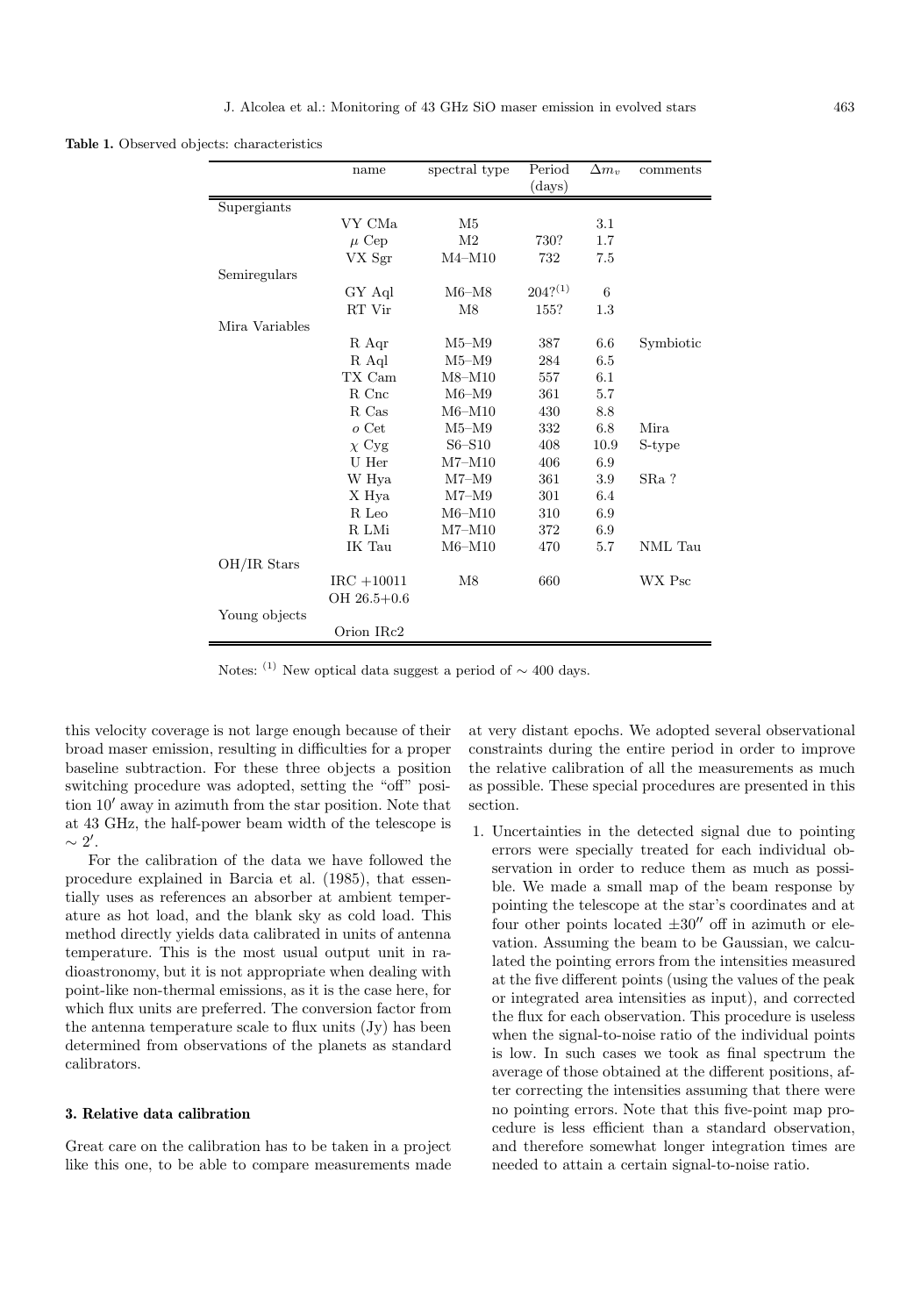| name                | Observational<br>coordinates<br>$\delta(1950)$<br>$\alpha$ (1950) | Velocity<br>range<br>$(km s^{-1})$ | PA <sup>(1)</sup><br>$(^\circ)$<br>$v = 1; 2$ | EA <sup>(2)</sup><br>$(^\circ)$<br>$v = 1; 2$ | Sampl. $(3)$<br>$\rm (days)$<br>$v=1;2$ | Num. of<br>spectra<br>$v=1;2$ | Starting date<br>yymmdd<br>$v=1;2$ | $Fig. \#$        |
|---------------------|-------------------------------------------------------------------|------------------------------------|-----------------------------------------------|-----------------------------------------------|-----------------------------------------|-------------------------------|------------------------------------|------------------|
| VY CMa              | $072055.0 - 254012$                                               | $-29:61^{(4)}$                     | $-7, -8$                                      | 23:23                                         | 28;36                                   | 70;51                         | 840628;850709                      | $\overline{2}$   |
| $\mu$ Cep           | $21\;41\;58.5\;+58\;33\;01$                                       | 3:47                               | 102;91                                        | 56;50                                         | 28;34                                   | 33;28                         | 870522;870614                      | 3                |
| VX Sgr              | $18$ 05 03.0 $-22$ 13 55                                          | $-37:53^{(5)}$                     | $9 - 2$                                       | 26;26                                         | 27;31                                   | 73;30                         | 840628;870523                      | 4                |
| $\overline{G}Y$ Aql | $19\;47\;25.0\;-07\;44\;30$                                       | 11:55                              | 15;3                                          | 39:38                                         | 27;38                                   | 73:52                         | 840713;850709                      | $\overline{5}$   |
| RT Vir              | $13\ 00\ 05.8\ +05\ 27\ 14$                                       | $-5:39$                            | 42;8                                          | 33;52                                         | 27;35                                   | 60;28                         | 850528;870522                      | 6                |
| R Aqr               | $23\;41\;14.0\;-15\;33\;42$                                       | $-48:4$                            | $-5, -13$                                     | 33;30                                         | 28;36                                   | 72;51                         | 840627;850710                      | $\overline{7}$   |
| R Aql               | 19 03 57.7 +08 09 08                                              | 24:68                              | $-34; -36$                                    | 47;45                                         | 39;46                                   | 14;12                         | 890110:890111                      | 8                |
| TX Cam              | 04 56 43.0 $+56$ 06 48                                            | $-11:33$                           | 100;101                                       | 57;57                                         | 27;46                                   | 74;29                         | 840613;870522                      | $\boldsymbol{9}$ |
| R Cnc               | $08$ 13 48.6 +11 52 52                                            | $-5:39$                            | 11;10                                         | 60:60                                         | 36;50                                   | 14;12                         | 890110;890111                      | 10               |
| R Cas               | $23\ 55\ 52.0\ +51\ 06\ 37$                                       | 4:48                               | 90:56                                         | 61;30                                         | 26;38                                   | 74;29                         | 840613;870522                      | 11               |
| $o$ Cet             | $02\ 16\ 49.0\ -03\ 12\ 13$                                       | 23:67                              | 29;9                                          | 37;44                                         | 24;37                                   | 77;50                         | 840626;850709                      | 12               |
| $\chi$ Cyg          | $19$ 48 38.4 $+32$ 47 10                                          | $-14:30$                           | 64;64                                         | 58;58                                         | 36;53                                   | 14;12                         | 890109:890110                      | 13               |
| U Her               | $162335.0 + 190018$                                               | $-36:8$                            | $-40:-19$                                     | 57;64                                         | 27:33                                   | 72;51                         | 840726;850709                      | 14               |
| W Hya               | $13\;46\;12.0\;-28\;07\;06$                                       | 17:61                              | $-7;7$                                        | 20;21                                         | 27;34                                   | 72;50                         | 840726;850709                      | 15               |
| X Hya               | 09 33 06.7 $-14$ 28 05                                            | 5:49                               | 19;16                                         | 31;32                                         | 50;48                                   | 14;11                         | 890110;890204                      | 16               |
| R Leo               | 09 44 52.2 +11 39 40                                              | $-23:21$                           | $1;-11$                                       | 60;58                                         | 28;36                                   | 72;50                         | 840726;850709                      | 17               |
| R LMi               | 09 42 35.0 + 34 44 34                                             | $-22:22$                           | 65;60                                         | 64;67                                         | 27;38                                   | 73;48                         | 840726;850709                      | 18               |
| IK Tau              | $03\ 50\ 43.6\ +11\ 15\ 32$                                       | 13:57                              | $-35; -47$                                    | 49;35                                         | 25;35                                   | 68;50                         | 850124;850709                      | 19               |
| $IRC + 10011$       | 01 03 48.0 $+12$ 19 51                                            | $-14:30$                           | 50:45                                         | 26:32                                         | 30:48                                   | 32:25                         | 870522;870703                      | 20               |
| $OH 26.5 + 0.6$     | $183452.5 - 052637$                                               | 5:49                               | 17:17                                         | 41;40                                         | 46;56                                   | 12:10                         | 890119;890110                      | 21               |
| Orion IRc2          | $053247.0 -052423$                                                | $-39:51$                           | $6 - 7$                                       | 42;42                                         | 24;37                                   | 77:58                         | 840628;840810                      | 22               |

**Table 2.** Observational parameters

Notes:  $\begin{pmatrix} 1 \\ 2 \end{pmatrix}$  Mean parallactic angle of the observations.

Mean elevation angle of the observations.

(3) Mean sampling interval without taking into account the 180 days break in 1988.<br>
(4)  $V_{\text{r}}$  range from  $\pm 6$  to  $\pm 38$  km s<sup>-1</sup> before December 1987

(4)  $V_{\text{lsr}}$  range from  $+6$  to  $+38 \text{ km s}^{-1}$  before December 1987.<br>
(5)  $V_{\text{r}}$  range from  $-14$  to  $+20 \text{ km s}^{-1}$  before December 1987.

 $V_{\text{lsr}}$  range from  $-14$  to  $+30 \text{ km s}^{-1}$  before December 1987.

- 2. In order to minimize the effect of possible changes in the efficiency of the telescope with the elevation, not properly modeled, each source has been always observed at similar elevations (see Table 2). For each source, the rms of the average elevation of the individual observations is  $\sim 3^{\circ}$  (also see additional reasons for this observational constraint in point 3 of this section).
- 3. It was also taken into account the possible influence of changes in the observed polarization on the recorded intensity variations. It has been shown that circumstellar SiO masers can present a relatively high degree of polarization. For example Clark et al. (1985) have studied the degree of linear polarization of the  $v = 1, J = 2-1$  SiO transition in several strong SiO maser emitters like o Cet, W Hya, and R Leo (these three sources are included in our monitoring). They concluded that in this transition the different maser emission peaks have a well defined angle of polarization. The degree of linear polarization could reach up to 80%, with typical values of  $10 - 30\%$ . McIntosh et al. (1994) published measurements of the circular and linear polarization of the  $J = 2-1$  and  $J = 1-0$ ,  $v = 1$  SiO maser lines in the red supergiant VY CMa.

Their results show up to 10% of linear polarization at some velocities, the circular polarization being always less than 5%. Barvainis et al. (1987) also found evidence of circular polarization in five circumstellar SiO masers, but at a degree smaller than 10% in all cases. We have also made polarization measurements of 43 GHz SiO masers with the CAY-13.7 m telescope (Martínez et al. 1988). Since only one receiver polarization, horizontal linear, was available, we had to measure the linear polarization of SiO masers by observing the objects at very different parallactic angles, with the drawback that the observations are not simultaneous neither performed at the same elevation. Due to these limitations, this method is unable to reliably detect linear polarization degrees smaller than 20%. However, it is useful to check the presence of highly linearly polarized SiO maser emission, which could influence our monitoring data. In almost all cases, the linear polarization degree was found to be less than 30%, mainly for the peak flux and the velocity integrated intensity (the two parameters considered for our SiO light curves, see Sect. 4).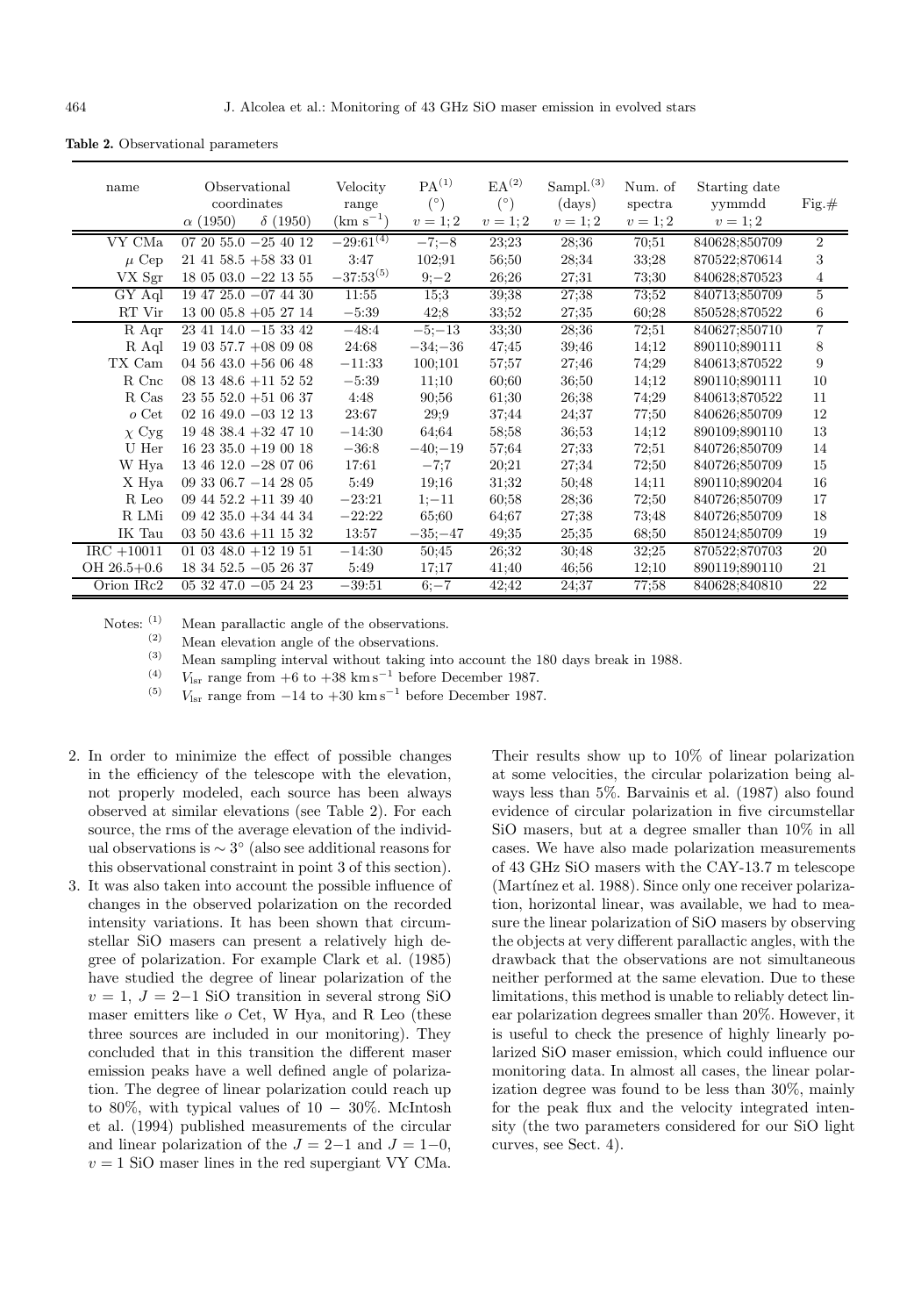According to the previous discussion, we decided to observe each individual star always at the same range of sidereal time, in order to maintain the same averaged parallactic angle (and also the same elevation angle, see point 2 in this section). This method ensures that the projection of the receiver linear polarization on the object is always the same.

Regarding to the polarization state, the response of the system has been as follows. Until December 1988 the receiver polarization was horizontal linear. Then, it was changed to vertical linear until May 1989, when a  $\lambda/4$  plate was placed in front of the receiver, setting the effective polarization sensitivity of the system to left-hand circular for the rest of the monitoring.

The observational method followed and the small degree of both linear and circular polarization of SiO masers ensures that we can compare the spectra corresponding to each individual object, at least for the periods mentioned above, and that the variability curves obtained correspond to changes in the intensity or polarization state of the sources.

- 4. The calibration for the different atmospheric conditions of each observational run is probably the most important source of uncertainty when comparisons of different individual observations have to be done. In order to reduce this uncertainty as much as possible the observations were always performed under clear sky conditions, or partially cloudy with only high stratiform clouds (that do not affect the transmission of electromagnetic waves at 7 mm). At 43 GHz, the atmospheric effects are usually dominated by  $O_2$  absorption and, at a lower degree, by  $H_2O$  absorption  $(\tau_{\text{H}_2O} \simeq \tau_{\text{O}_2}/6$  for 6 mm of integrated water vapor above the telescope; Pardo 1996). At the location of the Yebes Observatory, the atmospheric transmission at 43 GHz under good weather conditions is in any case high, ∼ 93% at the zenith (Cernicharo 1988; Pardo 1996). To first approximation, variations in the ambient and atmosphere temperatures are accounted for by the calibration method. From our experience at Yebes, observing molecular lines of constant intensity (thermally excited lines in molecular clouds) under different weather conditions, we conclude that the relative calibration errors in the monitoring due to atmospheric effects are smaller than 10%. This factor can be taken as an uncertainty upper limit for our data set.
- 5. In addition to all the cautions explained above, a thermal continuum source, the H ii region W 51, has been observed twice (one at each frequency) every observing run. This was done to detect long-term changes in the whole calibration procedure during the entire observational program. The measured intensity of W 51 over the entire program shows an rms  $\sim 10\%$ , in agreement with the estimates previously given. Neither systemwith the estimates previously given. Neither system-<br>atic nor seasonal changes were found, and therefore no  $I = 1-0$  maser line obtained during the monitoring for five



 $J = 1-0$  maser line obtained during the monitoring for five objects: VY CMa, o Cet, IRC +10011, IK Tau, and VX Sgr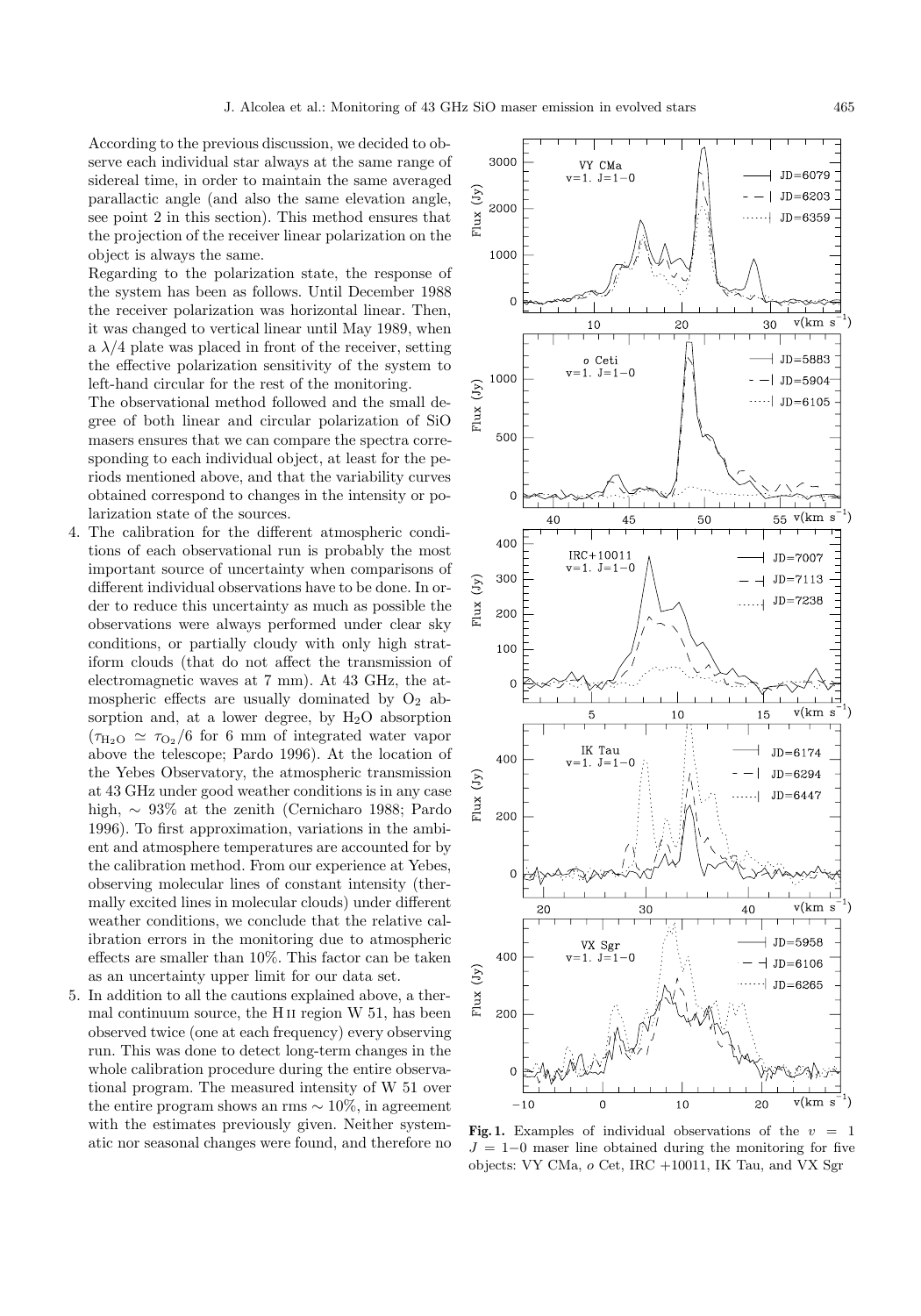corrections have been applied to the data based on the results from the observations of W 51.

#### **4. General results**

Due to the large size of the data set collected in this work, it is nearly impossible to show all the spectra in a traditional form. Instead, we will present our monitoring in a condensed way showing most of the relevant features that can be found in it. As examples, some individual spectra are displayed Fig. 1. The plots of all the data for the 21 objects of the monitoring can be found in Figs. 2 to 22; they are discussed in detail object by object in Sect. 5. In these plots we show our SiO data and other simultaneous observations at different wavelengths that are of interest for our discussion. These complementary data are optical curves for most of the objects in our sample, from the AAVSO International Data Base (Mattei, private communication), and infrared light curves (in  $L'$  [3.79  $\mu$ m] and  $M$  [4.64  $\mu$ m] filters), from Le Bertre (1993) for four objects: VY CMa, R Aqr, IK Tau, and IRC+10011. The SiO data are presented in two different forms. On the right side of each figure, we show contour plots of the SiO emission (flux density in Jy) as a function of both time (Julian date, JD) and velocity (LSR) for the two lines ( $v = 1$  on the bottom and  $v = 2$  on the top). These plots allow to follow the evolution of the individual SiO maser peaks and the changes of the line shape during the observing period. In these plots we also show the variation of the velocity centroid of the total emission (thick line). Between the  $v = 1$ and  $v = 2$  contour plots, two rows of small ticks mark the dates in which the observations were performed. Note that the contours in these figures are not linearly spaced and that the noise level, usually given by the first contour, is in most cases very small compared to the peak intensity. On the left side of each figure, in addition, we have made plots of the peak flux (Jy) and (velocity) integrated flux  $(Jy \text{ km s}^{-1})$  of the two studied SiO masers vs. time (Julian date, JD). These are the SiO light curves, to be compared with the optical and/or NIR light curves when available (displayed on the top-left corner). If possible, to ease this comparison, the epochs of optical maximum emission are shown in both SiO spectra and light curve plots by vertical lines. For the cases of IK Tau and IRC+10011, since no optical curve is shown, we have indicated the IR maxima. For OH 26.5+0.6 and Orion IRc2 no optical neither NIR maximum epochs are indicated.

The data corresponding to regular variables confirm that, in general, there is a correlation between the light curve of the observed SiO transitions and the optical variability, with a phase lag  $\phi \sim 0.1 - 0.2$  of the first respect to the second (see, for example, Figs. 11, 12, and 18); see Martínez et al. (1988) and Hjalmarson  $&$  Olofsson (1979), for previous reports on this result. It is known that there is a similar phase lag between optical and infrared lightcurves for the type of regular variables considered here (e.g. Lockwood & Wing 1971), so the SiO maser emission and IR flux vary in phase for these objects. This is clearly confirmed for R Aqr and IK Tau, for which NIR monitorings simultaneous to our observations are presented in Figs. 7 and 19. In the infrared source IRC+10011, that is very weak in the visible, the NIR flux has a regular variability (showing a period of ∼ 700 days) and the SiO maser emission also vary in phase with it (see Fig. 20). The red supergiant VX Sgr and the semiregular GY Aql could show the same type of behavior (Figs. 4 and 5). See next section for more details.

Even when a periodic behavior has been found in the observed SiO maser emission, the repetitiveness from one cycle to the next is poor, for instance the maximum and minimum intensities may significantly vary from one cycle to another. Sometimes, some expected SiO maxima do not appear or are very weak (see Figs. 14 and 17).

The line profile of the SiO masers has normally several components  $1-2 \text{ km s}^{-1}$  wide over a range of  $\sim 10 \text{ km s}^{-1}$ (giants) to  $\sim 20-40$  km s<sup>-1</sup> (supergiants). The line shape is generally similar in the two  $(v = 1$  and  $v = 2)$  maser transitions. Also, we have detected sudden changes in the line shape of both lines in certain epochs (see e.g. Figs. 7, 12, and 14). No periodic change of the profile structure or velocity centroid has been found.

#### **5. Description of the individual objects**

#### 5.1. Supergiants (SGs)

# 5.1.1. VY CMa (Fig. 2)

The spectral type of this star is M5 and its optical variability can reach an amplitude of 3 mag. In general this object is the strongest SiO emitter among our targets. The observations of VY CMa by Lane (1982) during 1979– 1980 yielded however weaker  $v = 1$  and  $v = 2$ ,  $J = 1-0$ lines than in VX Sgr, W Hya, R Leo, and Orion IRc2. During our monitoring, the observed SiO maser emission of this object was always intense in the two transitions. The line profile was very stable showing several spikes, the strongest one centered at  $22.5 \pm 0.5$  km s<sup>-1</sup> for the two transitions. The velocity of this spike agrees with the one of two vibrationally excited  $H_2O$  masers  $(\nu_2 = 1, 4_{4,0} - 5_{3,3} \text{ and } \nu_2 = 1, 5_{5,0} - 6_{4,3})$  observed by Menten & Melnick (1989). These two water vapor masers have high excitation energy (3065 and 3462 K respectively) similarly to our SiO masers (1750 and 3500 K respectively for the  $v = 1$  and  $v = 2$  lines). The dominant spike in the SiO spectra published by Lane (1982) showed a different velocity,  $\sim 20 - 21$  km s<sup>-1</sup>.

In our monitoring, the SiO variations of this object show a low contrast, i.e. a low peak flux (or total integrated area) ratio between consecutive maximum and minimum epochs, estimated to be  $\sim$  1.3. The two SiO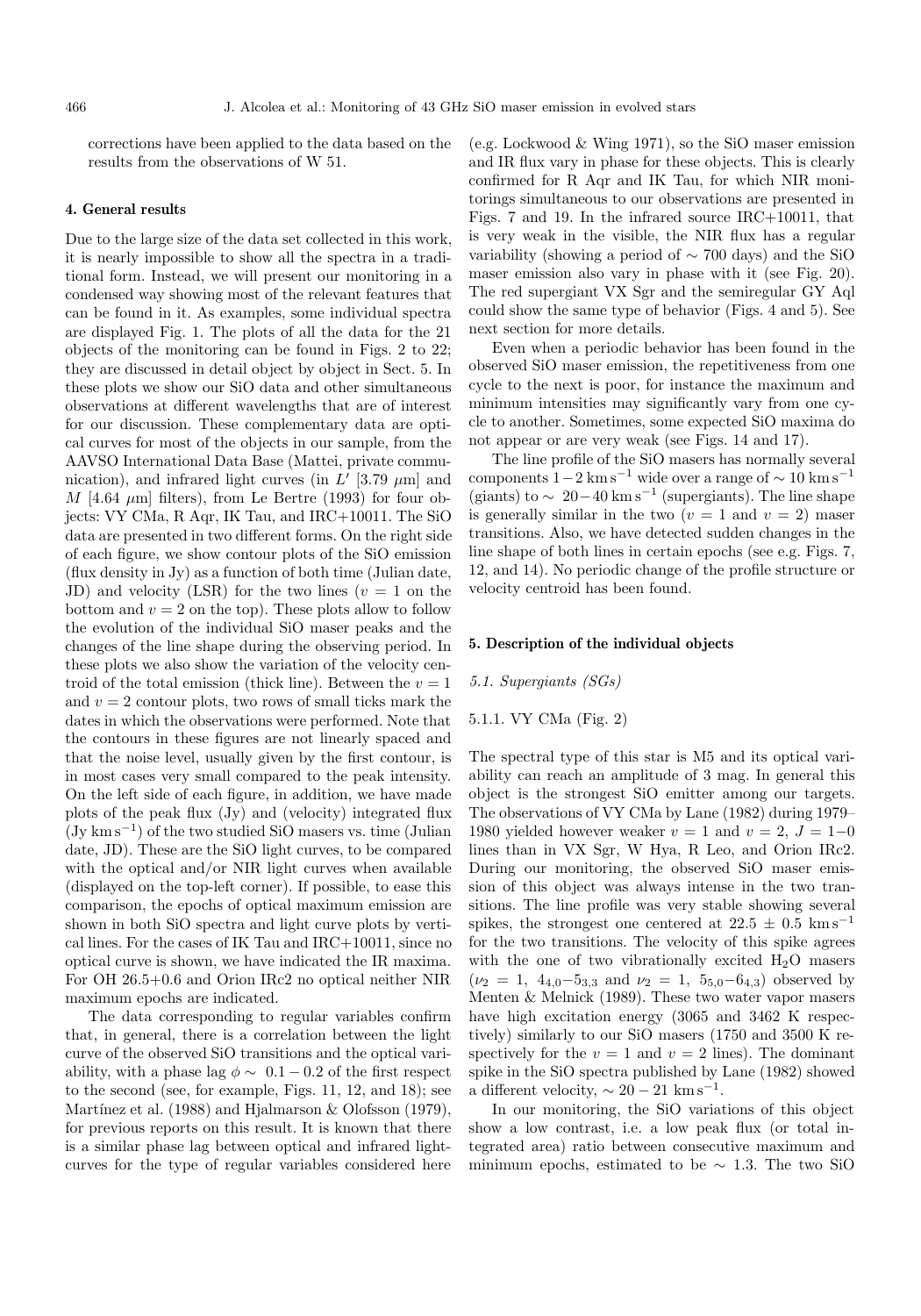maxima found in our observations occur more or less in phase with two optical maxima. For the peak flux curve of the  $v = 1$  line, we could find a regular variability with a period of  $1000 - 1200$  days but the minimum at  $JD \sim 2447700$  is not clear in the corresponding integrated flux curve. For  $v = 2$ , the flux curves do not clarify the situation. Despite of this, the optical data seem to show a period of  $\sim$  1300 ± 200 days in good agreement with the tentative period for the SiO variability. On the contrary, Herman & Habing (1985) derived a period of 989 days from observations of the 1612 MHz OH maser emission, but note that this monitoring was not simultaneous with ours. The  $v = 2/v = 1$  peak flux and integrated flux ratios are low: 0.65 and 0.55 respectively. This result is similar for other SGs. The centroid of the two lines has shown a secular shift of  $+2 \text{ km s}^{-1}$  during the 2000 days of the monitoring, this variation being mainly due to intensity changes in the secondary spikes. On average, the equivalent widths (the integrated area to peak flux ratios) of the  $v = 1$  and  $v = 2$  lines are respectively 5.5 and 4.8 km s<sup>-1</sup>; as it is usual in SGs (Alcolea et al. 1990) these figures are significantly higher than for red giants (Miras or semiregulars).

5.1.2.  $\mu$  Cep (Fig. 3)

This star is an M2 supergiant with a small optical variation amplitude  $(\Delta m_v = 1.7)$ , and a possible period of about 730 days. Our monitoring for this star covers  $\sim$  1000 days. We see a similar increase in both  $v = 1$  and  $v = 2$  peak flux cuves by a factor of 5 to 6. During the last part of the monitoring  $(200 - 300 \text{ days})$  the intensity has been almost constant. If this is the beginning of a decrease in the intensity and there is a regular behavior, the period of variability should be at least of 1500 days (in disagreement with the proposed optical period). The integrated flux curves show a similar behavior. In general the value of the  $v = 2/v = 1$  integrated flux ratio is low,  $\sim$  0.8, except for the epoch of minimum emission (JD 2 446 959 − 2 447 050) where it reaches a value of 1.3.

The line profiles of the two transitions look always very similar (one spike over a wider component). The velocity of the spike has increased 3 km s<sup> $-1$ </sup> in 1000 days, although the shift of the velocity centroid has been less than that. The  $v = 1$  equivalent width was  $\sim 3.5 - 4$  km s<sup>-1</sup> at the beginning of the monitoring. It went down to  $2.5 \text{ km s}^{-1}$  at JD 2447100, just in phase with the curve of the  $v = 2/v = 1$  integrated flux ratio. The  $v = 2$  equivalent width shows a similar behavior but less pronounced. In general, the values of the  $v = 1$  and  $v = 2$  equivalent widths for this star are lower than the typical values for supergiants.

# 5.1.3. VX Sgr (Fig. 4)

This object is an M4–M10 supergiant, which presents regular variations in the visible, with a period of 733 days and amplitudes  $\Delta m_v \sim 3$  mag. The observed SiO variability is in general well correlated with the optical curve. The contrast is very low ( $\sim$  1.5) compared to those of Mira stars. The  $v = 1$  emission has a secular weakening of about a factor of 2 in 2000 days. The spectra obtained by Lane (1982) for this star show that this weakening process has been occurring since 1980 (a factor of  $4-5$  in total is deduced for 10 years). The short duration of the monitoring for  $v = 2$  does not allow to discuss those details for this line. The mean value of the peak flux  $v = 2/v = 1$  ratio is  $\sim 0.65$ ;  $\sim 0.45$  for the integrated flux ratio. The mean values of the equivalent widths for the  $v = 1$  and  $v = 2$ lines are 10.5 and  $8.3 \text{ km s}^{-1}$ , respectively. All these figures are typical of SGs. The line profiles are very complex and highly variable. In general they consist of 6 or 7 peaks at velocities between  $-5$  and  $+20$  km s<sup>-1</sup>. On average, the lifetime of the individual peaks is about 6 months, much less than the SiO period ( $\sim 2$  yr).

# 5.2. Semiregulars (SRGs)

# 5.2.1. GY Aql (Fig. 5)

The spectral type of this star is M6–M10. Its variability was not well known before the 1980's because GY Aql is weak in the optical. Now, its optical period has been established between 380 and 430 days. The amplitude of the optical variability is  $\sim 6$  mag (from  $\sim 10$  to 16  $m_v$ ). GY Aql is one of the strongest SiO emitters among SRGs. Its SiO variability is regular, with a period in agreement with the newly found optical period. The contrast is relatively high for a semiregular,  $\sim$  4 − 5, a value typical of Miras. The  $v = 2/v = 1$  integrated flux ratio is in general  $\sim$  1. The observed line profiles often show a single peak at  $34 \pm 0.5$  km s<sup>-1</sup>, but the equivalent widths can change quite significantly (from 1 to 6 km s<sup> $-1$ </sup>), with mean values of 3 and 2 km s<sup>-1</sup> respectively for the  $v = 1$  and  $v = 2$ masers.

## 5.2.2. RT Vir (Fig. 6)

The optical variability of this object is practically unknown; very few data are available. The SiO maser emission is weak. The light curves for the integrated and peak fluxes and are noisy, but it is possible to see sharp changes in the intensities of the masers. In particular, note the strong increase in the SiO intensity  $100 - 200$  days after the optical burst occurred on JD 2 447 650. The mean value of the  $v = 2/v = 1$  integrated flux ratio is 1.5. The line profiles show important changes in their structure. The velocity range where emission has been found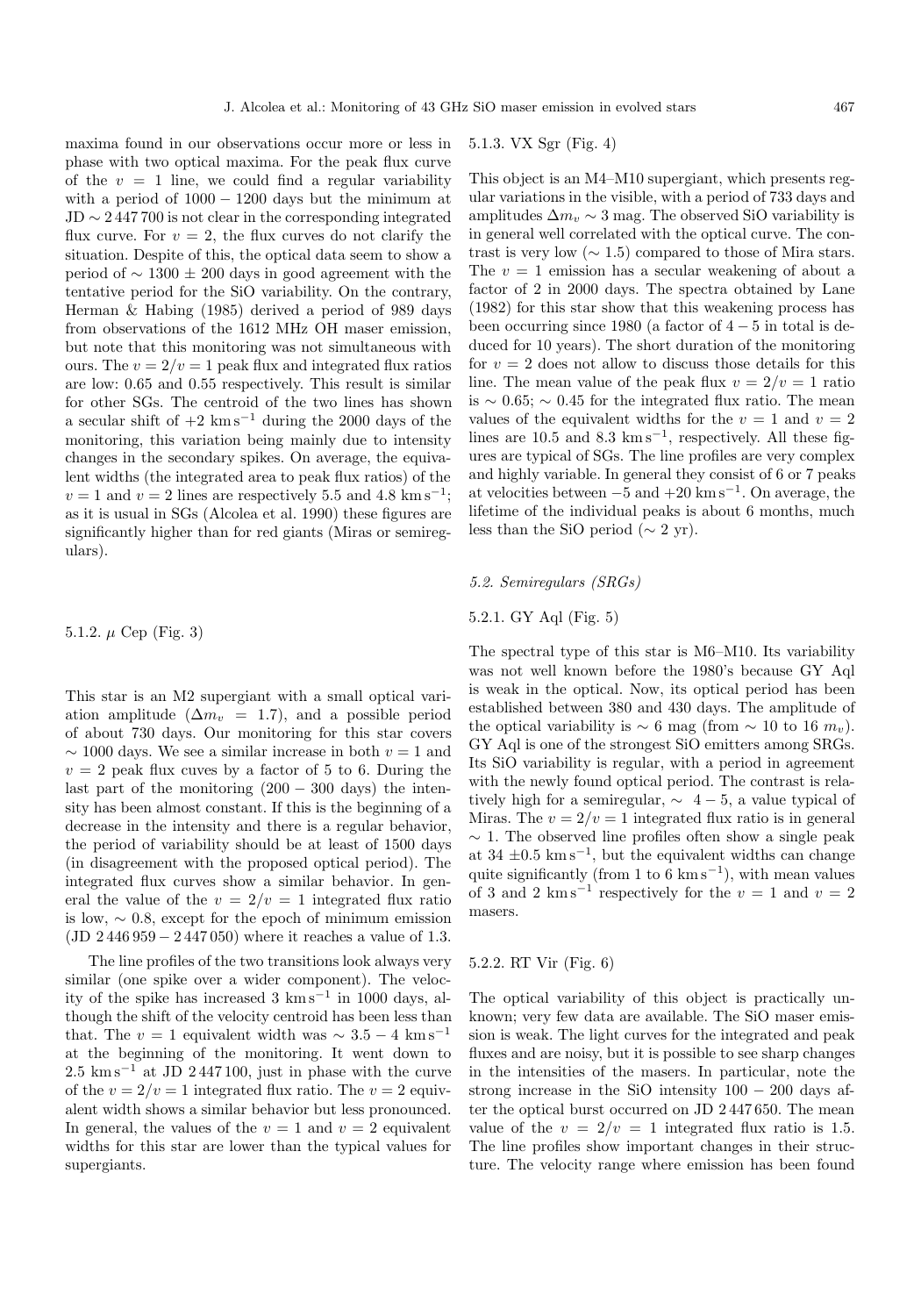is large:  $\sim 18 \text{ km s}^{-1}$ . The  $v = 1$  and  $v = 2$  equivalent widths are, on average, 4.5 and 3.5 km s<sup> $-1$ </sup>, respectively.

#### 5.3. Mira variables

# 5.3.1. R Aqr (Fig. 7)

This object is a symbiotic system, consisting of a Mira variable and a hot dwarf companion. It is one of the rare examples among the members of this category where SiO maser emission has been detected. Probably, the molecular shell around R Aqr is very thin, since it has not been detected in CO emission (e.g. Young 1995). The interferometric observations of the  $v = 1$ ,  $J = 2-1$  SiO maser in this object by Hollis et al. (1990) showed that the maser position and that of the red giant are coincident within the error-bars of the measurements. So, one can expect that the SiO masers in this object are similar to those of other Mira variables, as it is confirmed by our data.

The SiO flux curves of this star show a good correlation with its optical variability. There is a phase lag between the SiO maximum and the optical maximum of  $0.1 - 0.2$ periods, while SiO and IR vary in phase. The contrast is moderate for a Mira:  $\sim 3 - 4$ . The intensity of the SiO masers shows a secular increase from JD 2 446 000 to JD 2448000. The  $v = 2/v = 1$  integrated flux ratio has also been increasing during the same period from 0.8 to 2. The velocity centroid of the maser emission has shown variations (simultaneously in the two lines) up to  $6 - 7$  km s<sup> $-1$ </sup> that are not related with the optical phase. These velocity variations are associated to very important changes in the shape of the spectra (vanishing of some maser spikes and apparition of new spikes at very different velocities; see e.g. the  $v = 1$  spectra around JD 2 446 650 and 2 447 200). The most stable peak appears at  $\sim 27.5 \text{ km s}^{-1}$ . The  $v = 1$  and  $v = 2$  equivalent widths show average values of  $4.2 \text{ km s}^{-1}$  and  $3.8 \text{ km s}^{-1}$ , similarly to other Miras.

# 5.3.2. R Aql (Fig. 8)

Although the monitoring in object is very short, the data suggest that also in this Mira star the SiO variability follows the stellar cycle. The typical phase lag between the optical and SiO curves is not clear, however. The line profiles of the two transitions are in general similar, with a  $v = 2/v = 1$  integrated flux ratio of less than 1.0 (equivalent widths  $\sim 3.5 \text{ km s}^{-1}$ ).

#### 5.3.3. TX Cam (Fig. 9)

This giant star displays a very late spectral type, M8–M10. All SiO light curves show the characteristics of other Miras with the usual phase lag with respect to the visible. The behavior of the SiO light curves is quite regular, with a contrast of  $\sim 6$ . From maximum to maximum we find differences up to a factor of 3 for the peak flux and up to a factor of 2 for the velocity integrated flux. The  $v = 2/v = 1$  integrated flux ratio is  $\sim$  1 independently of the phase. The lines show the most important spike at  $\sim 9 \text{ km s}^{-1}$ . On average, the  $v = 1$ equivalent width is 5 km s<sup>-1</sup>, 4 km s<sup>-1</sup> for the  $v = 2$  line.

# 5.3.4. R Cnc (Fig. 10)

As for the other objects last included in our work (R Aql,  $\chi$  Cyg, X Hya, and OH 26.5+0.6), the monitoring presented for this M6–M9 Mira variable is probably insufficient for concluding on the nature of its SiO variability. Nevertheless, the data presented here suggest that, also in this star, the SiO maser intensity follows the optical variations, with the typical phase lag of about 0.2 stellar cycles. The profiles of the two lines are not always similar, and the equivalent widths are  $\sim 3.5$   $\mathrm{km \, s^{-1}}.$ 

# 5.3.5. R Cas (Fig. 11)

This star has a large optical variability  $(\Delta m_v \sim 6 \text{ mag})$ and the same holds for the SiO maser emission. The SiO flux curves in this star are typical of a Mira variable and show a contrast of  $\sim$  7. The  $v = 2/v = 1$  integrated flux ratio has values between 0.5 and 1.0. The centroid of the  $v = 2$  line is, in general, placed at about 1 km s<sup>-1</sup> to the red of the centroid of the  $v = 1$  line. The two lines have a similar shape, which presents strong changes during some SiO minima (see e.g. data at JD 2446450). The  $v = 1$ equivalent width increased from  $3 \text{ km s}^{-1}$  (JD  $2\,446\,000$ ) to  $7 \text{ km s}^{-1}$  (JD 2447300), dropped to 3 km s<sup>-1</sup>, and started to increase again. The mean values of the  $v = 1$  and  $v = 2$ equivalent widths are 4 and  $4.3 \text{ km s}^{-1}$  respectively.

#### 5.3.6. o Cet (Fig. 12)

This star, also known as Mira, is the prototype of this variability class, which is named after it. Its optical variability reaches an amplitude of 6.5 mag with a period of 332 days. It belongs to a multiple system and it has been shown that the  $v = 1$ ,  $J = 2-1$  SiO maser emission is associated to the red giant (Hollis et al. 1990). The SiO curves of this object show a large contrast ( $\sim$  4 − 20), the emission being undetectable during several minima, despite of that this object is in general a very strong SiO emitter. This fact, and its relative short period, makes this object the best suited for a detailed study on the SiO variability, in particular, to measure the phase lag of the SiO curves with respect to the optical one. Figure 12 clearly shows that this phase lag is of about  $0.1 - 0.2$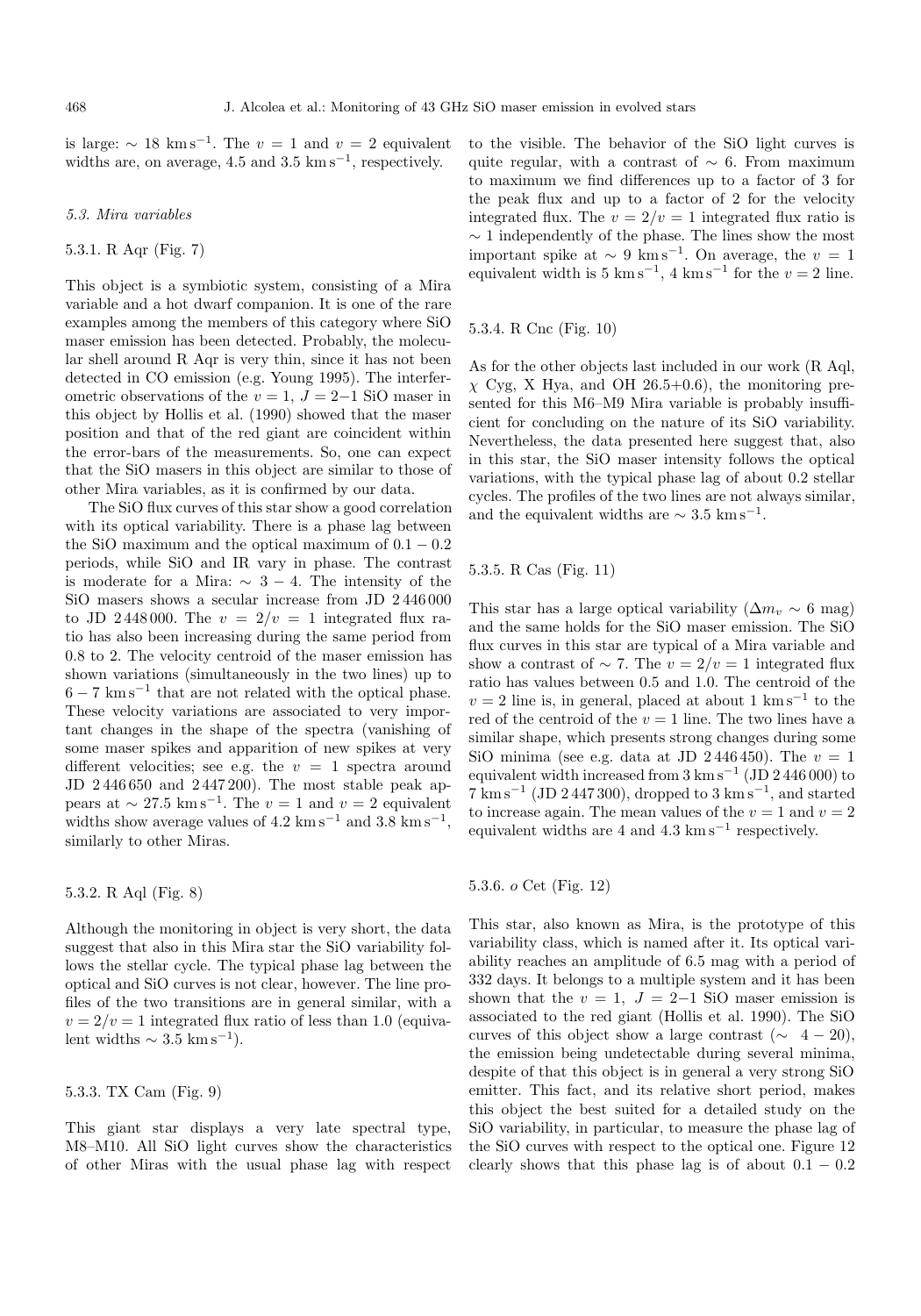periods. The intensity of the maxima has been decreasing during the monitoring suggesting the possibility of a longer secondary period: however the verification of this point would require to extend the monitoring for several more years. The  $v = 2/v = 1$  integrated flux ratio is, in general, between 0.5 and 1.5. During the monitoring, the line shapes of the two transitions have been similar except for a few short periods of time. The structure of the lines suffered important changes in several epochs, sometimes in coincidence with SiO minima (see data at JD 2 2446 050, 2 2446 750, and 2 2447 400). The mean values of the  $v = 1$ and  $v = 2$  equivalent widths are 3 and 2.5 km s<sup>-1</sup> respectively.

# 5.3.7.  $\chi$  Cyg (Fig. 13)

This is the only S spectral type object in our sample. Due to the low abundance of Oxygen respect to Carbon (in comparison with M-type stars), the SiO masers of this type of objects are weaker than those of O-rich stars (no SiO masers have been detected in C-rich stars). The period of the optical variability of  $\chi$  Cyg is similar to the 500 days of duration of our monitoring. Therefore, it is very difficult to establish whether the behavior of the SiO variability is regular or not. The previous works (Lane et al. 1982; Nyman 1985) do not help in clarifying this point. The  $v = 2$  maser is in general weaker than the  $v = 1$  one, and we report its detection only during a few epochs. The SiO masers showed strong changes in the line profiles during the monitoring of this source. The  $v = 1$ equivalent width is 3.7 km s<sup>-1</sup>, while for the  $v = 2$  line it is  $2.7 \text{ km s}^{-1}$  (on average).

#### 5.3.8. U Her (Fig. 14)

The spectral type of this star is M7–M10 and the amplitude of its optical variability reaches values of about 5 mag. The observed SiO emission shows good examples of what we denominate "missing maxima", i.e. epochs where an SiO maximum is expected but does not appear with enough contrast respect to the two adjacent minima. See, for example, the cases at JD 2 446 700 and 2 447 100. The mean contrast, due to these "missing maxima", is low,  $\sim$  2.5. The  $v = 2/v = 1$  integrated flux ratio does not have any regular variability and the mean value is  $\sim$  1. The centroid of the lines has a significant shift to the red between JD 2 446 700 and 2 447 100. In general, the changes of line shape are important from cycle to cycle. On average, the equivalent widths of the  $v = 1$  and  $v = 2$  SiO masers are 4.5 and 3.5  $\mathrm{km}\,\mathrm{s}^{-1}$ , respectively.

# 5.3.9. W Hya (Fig. 15)

This star is sometimes classified as a semi-regular (SRa), but the optical data we show in this work are not different from those of a typical Mira star: the variations are regular, with an amplitude of  $\sim$  4 mag. The SiO line shape is quite complex. The lines have always many spikes, the most intense ones seem to appear only after the optical maxima, with the typical phase lag of  $0.1 - 0.2$  (see for example the data around JD 2 446 900). The centroids of both lines remain within a range of  $5 \text{ km s}^{-1}$  during our monitoring; there is no systematic pattern in their variability. The  $v = 1$  and  $v = 2$  line shapes have important variations and, sometimes, the profiles at the two frequencies are quite different. Emission has been observed over a wide range of velocities  $(18 \text{ km s}^{-1})$ , the mean value of both equivalent widths being however moderate,  $4.3 \text{ km s}^{-1}$ .

# 5.3.10. X Hya (Fig. 16)

In this object the signal to noise ratio is too low and the monitoring too short as to allow a detailed study of the properties of its SiO maser variability. Anyhow, the data suggest that the SiO curves follow the stellar cycle.

#### 5.3.11. R Leo (Fig. 17)

This star is also a typical Mira variable, but the SiO variability is not very regular. There are some SiO maxima with a phase lag of  $\sim 0.2$  respect to the optical ones, but there is also a "missing maximum" at the beginning of the monitoring. However, a Fourier analysis of the SiO variability curves yields a period that is consistent with the optical one. The two line centroids are very similar, presenting a secular shift of  $-4 \text{ km s}^{-1}$  during the 6 years of our monitoring. The line shape changes frequently and, sometimes, the differences between the  $v = 1$  and  $v = 2$ maser profiles are important. On average, the equivalent width of the  $v = 1$  line is 3.9 km s<sup>-1</sup>; for the  $v = 2$  one it is 3.3  $\mathrm{km\,s^{-1}}.$ 

5.3.12. R LMi (Fig. 18)

This object is an M7–M10 Mira star with an optical variability amplitude of  $\sim$  5 mag. The regularity of the SiO data is good. The maxima are well defined for both  $v = 1$ and  $v = 2$  lines and the phase lag between the SiO emission and the optical is very clear. The mean SiO contrast is ∼ 3. The  $v = 2/v = 1$  integrated flux ratio has a mean value of  $\sim 0.7$ , except for the minima where it is  $\sim 1$ . The centroids of the emission of the two lines change roughly in the same way. The mean value of the equivalent width of both lines is  $3.6 \text{ km s}^{-1}$ .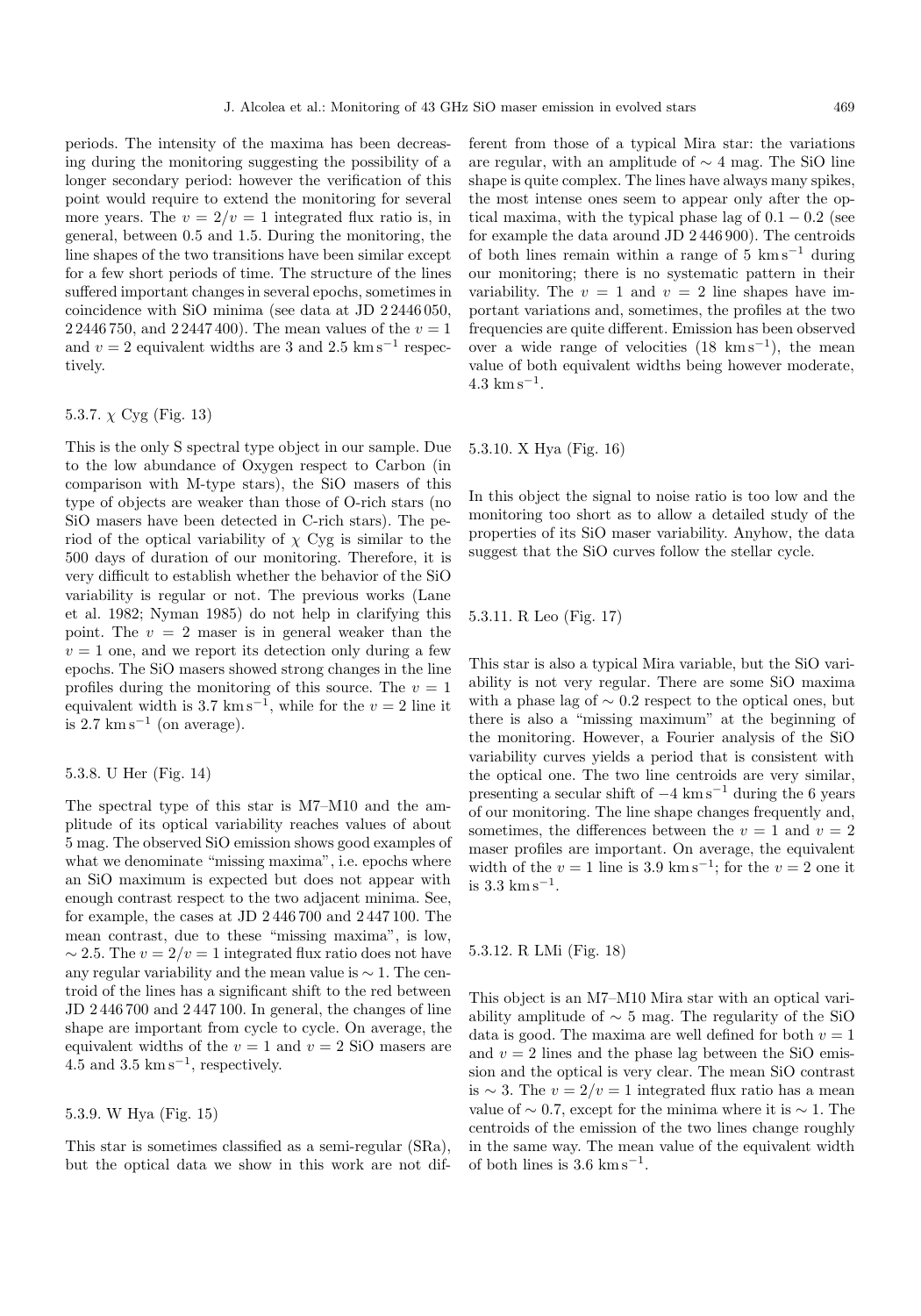# 5.3.13. IK Tau (Fig. 19)

This star shows regular optical variations with an amplitude of ∼ 4.5 mag, somewhat smaller than what is typical for Mira variables. It presents a large excess of infrared emission. The SiO data are very regular with a contrast of 3−4. The integrated fluxes of the two maser lines show very similar values over the different periods. In this case we present NIR observations of the star, from which it can be seen their excellent correlation with the SiO emission curves. The  $v = 1$  and  $v = 2$  line profiles appear very similar during the whole monitoring (two peaks, one at constant velocity and the other showing a secular shift of about 2 km s−<sup>1</sup> in 1700 days). Due to the stability of the line profiles in IK Tau, we have detected SiO maser emission within a velocity range of only 10 km s<sup> $-1$ </sup>. The mean values of the  $v = 1$  and  $v = 2$  equivalent widths have been 3.3 and 3.6 km s<sup>-1</sup> respectively, ranging from 2 to  $5 \text{ km s}^{-1}$  during the monitoring presented here.

# 5.4. OH/IR objects

# 5.4.1. IRC +10011 (WX Psc; Fig. 20)

This is an infrared object, very probably a Mira-type variable with a very thick circumstellar envelope that makes very difficult to detect the central star at optical wavelengths. Herman & Habing (1985) have calculated a period of 632 days from a monitoring of the 1612 MHz OH maser emission in this object. Our SiO data seem to indicate a regular variation with a period of  $500 - 600$  days, in good agreement with the OH and IR periods. It is well known than in this type of objects both IR and OH maser emission vary practically in phase (see e.g. Habing 1996 and references therein). According to these data, an OH and IR maximum is predicted around JD 2 446 850. More recent NIR data from Le Bertre (1993) would indicate maxima at about JD 2 446 950 and JD 2 447 600. From our data we conclude that the SiO maser emission follows the NIR variations also in this source. The SiO contrast is moderate ( $\sim$  4). The  $v = 2/v = 1$  integrated flux ratio shows a dependence with the phase, being  $\sim 1$  during the maxima and reaching ∼ 3 during the minima. The line profiles of the two transitions are very similar, with a strong change in shape around JD 2 247 500. The mean value of the equivalent width of both lines is  $3.5 \text{ km s}^{-1}$ .

# 5.4.2. OH 26.5+0.6 (Fig. 21)

This object is also surrounded by a very thick dust envelope and its optical counterpart has not been detected. The 1612 MHz OH maser emission measurements by Herman & Habing (1985) indicate a period of 1566 days, predicting a maximum for JD  $\sim 2447960$ , in good agreement with the SiO maximum at JD  $\sim 2447950$  found in our data. We cannot conclude at this point whether the SiO variability follows the IR curve or not, but we recall that usually the OH and IR curves are closely in phase. In general the  $v = 2$  line is in this object stronger and more complex than the  $v = 1$  line. The  $v = 2/v = 1$  integrated flux ratio reaches a value of 8 during the minimum, and it is  $\sim$  2 for the maximum at JD  $\sim$  2447 950. The  $v = 2$ equivalent width has a mean value of  $4.5 \text{ km s}^{-1}$ , while the  $v = 1$  one is only 1.7 km s<sup>-1</sup>.

#### 5.5. Young stellar objects

# 5.5.1. Orion IRc2 (Fig. 22)

This SiO maser is the only one in our monitoring that is not associated to an evolved star; the SiO emission in this region of massive star formation is associated with the infrared source IRc2 of the BN-KL nebula in the Orion A molecular cloud. There are only three known SiO maser sources associated to young objects in regions of very active star formation: Orion IRc2, Sgr B2(M) and W51-IRS2; the OH,  $H_2O$ , and CH<sub>3</sub>OH masers being more common in these type of sources.

The line profiles of the  $v = 1$  and  $v = 2$  SiO masers observed in Orion IRc2 show two peaks (centered at  $\sim -5$ and  $+16$  km s<sup> $-1$ </sup>) with almost no emission in the zone in between. This line shape has been essentially maintained since the discovery of these masers in Orion IRc2 in 1973 (Snyder & Buhl 1974). From VLBI observations (Greenhill & Moran 1986), it has been shown that these two spectral components are located in two different positions in the sky, separated by  $\sim$  0.''<sup>14</sup> (10<sup>15</sup> cm for a distance to Orion A of  $450 - 500$  pc). The velocity centroid of the overall profile is about  $+5 - +6$  km s<sup>-1</sup>, close to that of the hot core surrounding IRc2.

The observed SiO variability does not show any regularity. The variations of the two components are independent, the blue one showing a larger amplitude. Also the variation of the  $v = 2/v = 1$  flux ratio has no regularity. The two main components have several sub-peaks with lifetimes of a few months. The equivalent widths of the two components are very variable in the two transitions, with values between 3 and 7  $\mathrm{km s}^{-1}$ .

#### **6. Conclusions**

We present the results of the most complete monitoring of <sup>28</sup>SiO maser emission in evolved stars carried out up to date, due to the regularity and short-spacing of the sampling ( $\sim$  30 days), the wide set of sources observed, and the long period of time covered (6 years). The observed transitions are the  $v = 1$  and  $v = 2$ ,  $J = 1-0$  lines. The sample contains a total of 21 objects, including red supergiants, semi-regular variable stars, Mira-type variables, OH/IR objects and one young stellar object. Special